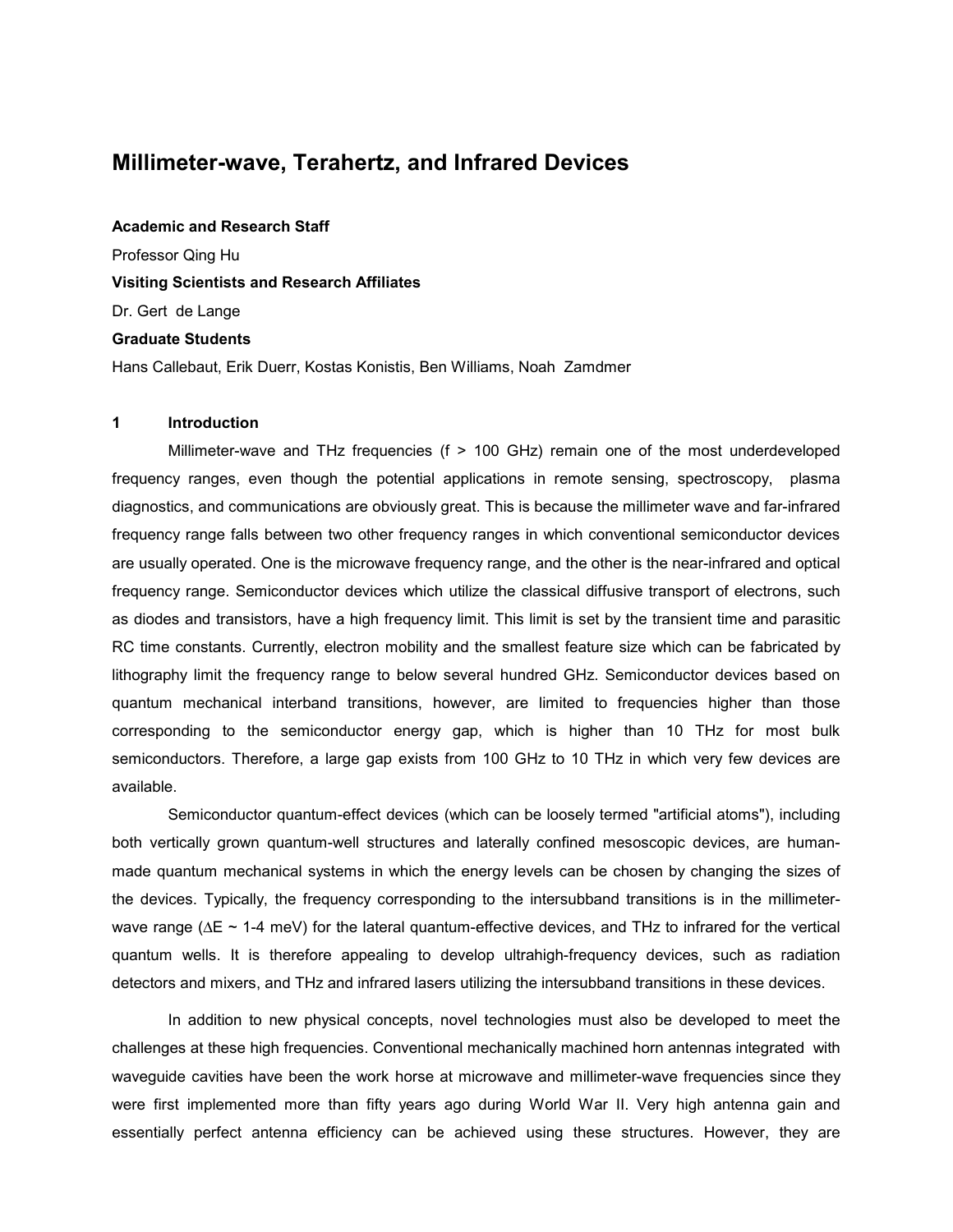expensive, bulky, and incompatible with arrays. In order to overcome these problems, new development has been made to use micromachining to fabricate the horn antenna structures. In these structures, the active elements and their planar antennas are fabricated on a free-standing thin (~1 micron) SiN membrane, which is suspended over a silicon pyramidal horn that is formed by anisotropic etching, or micromachining. The side walls of this micromachined structure can then be coated with Au to form a horn antenna. Compared to conventional waveguide horn antennas, this novel micromachined structure has several major advantages. It is easier to fabricate fine three-dimensional structures by using photolithography. Horn antennas with micron precision can be easily defined and inexpensively mass produced. It is made on Si or GaAs wafers and compatible with thin-film technology. Thus, active elements, such as RF and IF amplifiers, mixers and video detectors, local oscillators, and post-detection signal processors, can be integrated monolithically with the antenna structures to form monolithic transmitter/receiver systems. It is light-weight and compact. The most attractive feature of the micromachined structure is that focal-plane arrays can be fabricated easily on a single wafer, as illustrated in Fig. 1(b). Such systems will yield a significantly improved spatial resolution in remote sensing, and a much greater antenna gain when implemented with phased-arrays.

 In our group, we are systematically investigating physical and engineering issues that are relevant to devices operating from millimeter-wave to infrared frequencies. Specifically, we are working on micromachined millimeter-wave focal-plane arrays, and development of terahertz and infrared lasers based on intersubband transitions.

## **2 Micromachined SIS millimeter-wave focal-plane arrays**

### **Sponsors**

National Science Foundation Grant 9423608-AST National Aeronautics and Space Administration Grant NAGW-4691

#### **Project Staff**

Gert de Lange, Kostas Konistis, and Qing Hu, in collaboration with Dr. Gerry Sollner and Group 86 at MIT Lincoln Laboratory.

 SIS (superconductor-insulator-superconductor) heterodyne receivers have been demonstrated to be the most sensitive receivers throughout 30-840 GHz frequency range. The challenge now in the SIS receiver technology is to develop focal-plane arrays to improve the efficiency of data acquisition. In order to achieve these goals, we are currently developing a novel scheme to couple the millimeter-wave and infrared signals to the superconducting devices by using a micromachined horn antenna and a planar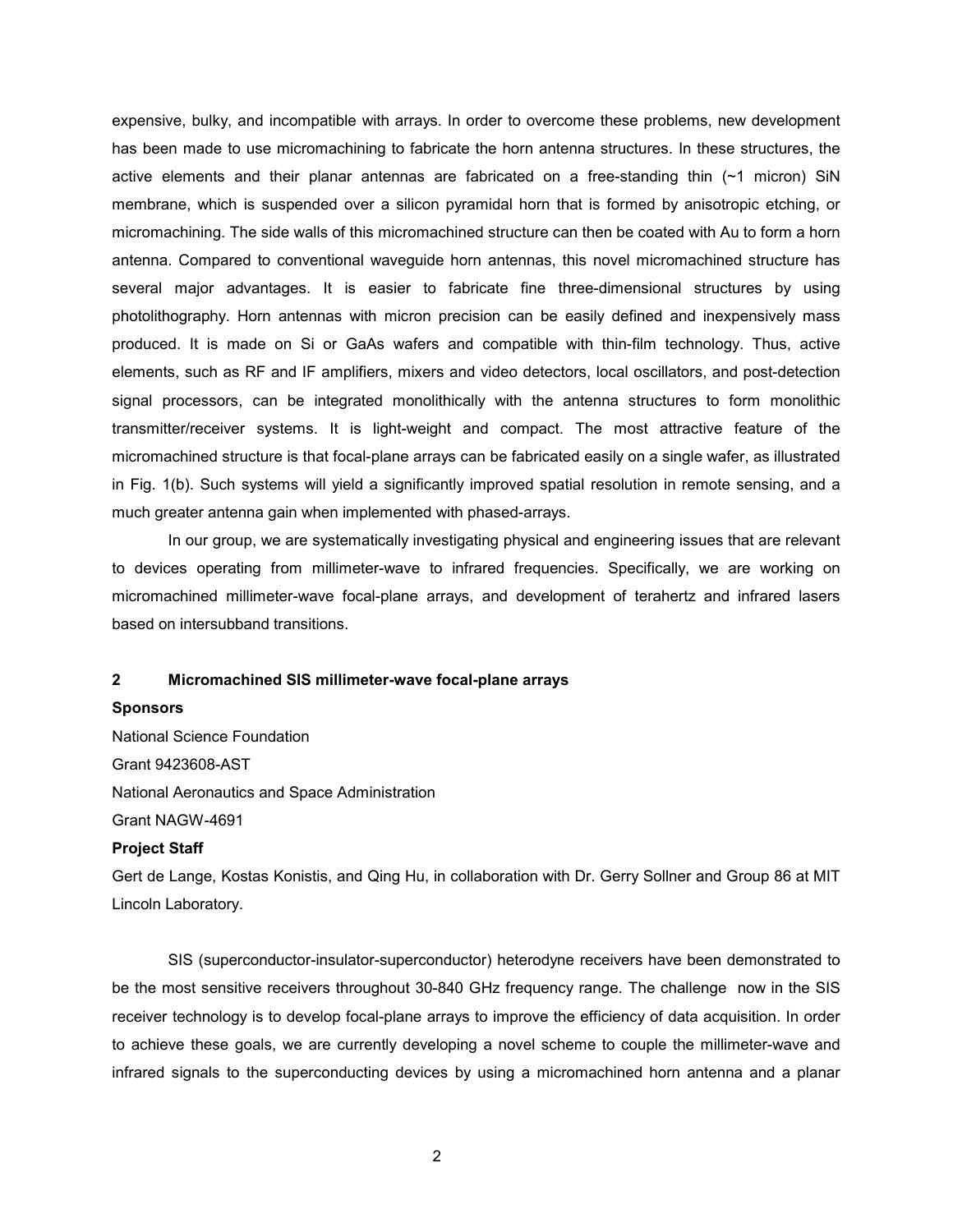antenna supported by a thin  $(\sim 1$  micron) membrane, as shown in Fig. 1(a). As stated in the introduction, this novel micromachined antenna structure can be produced with a high precision using photolithography, and it can be utilized in focal-plane arrays, as shown in Fig. 1(b).



Figure 1. (a) Example of a micromachined horn antenna structure that is made by anisotropically etching a <100> silicon wafer. (b) Schematic of a focal-plane array on a single wafer made using micromachining.

 Following our recent success in developing single-element micromachined SIS receivers (see our previous publication in Appl. Phys. Lett. **68**, 1862 (1996)), we have designed and constructed a 3x3 focalplane array with the center frequency around 200 GHz. The schematic of the structure is shown in Fig. 2, which includes a micromachined and mechanically machined horn array, the device wafer, and the dc and IF connection board. Measurements of the dc I-V characteristics showed good uniformity across the entire array. A heterodyne measurement on the central element yielded the best result. The minimum uncorrected receiver noise temperature is 52 K DSB, measured at a bath temperature of 2.7 K. This noise temperature is comparable to the best results obtained in (tunable) waveguide mixers.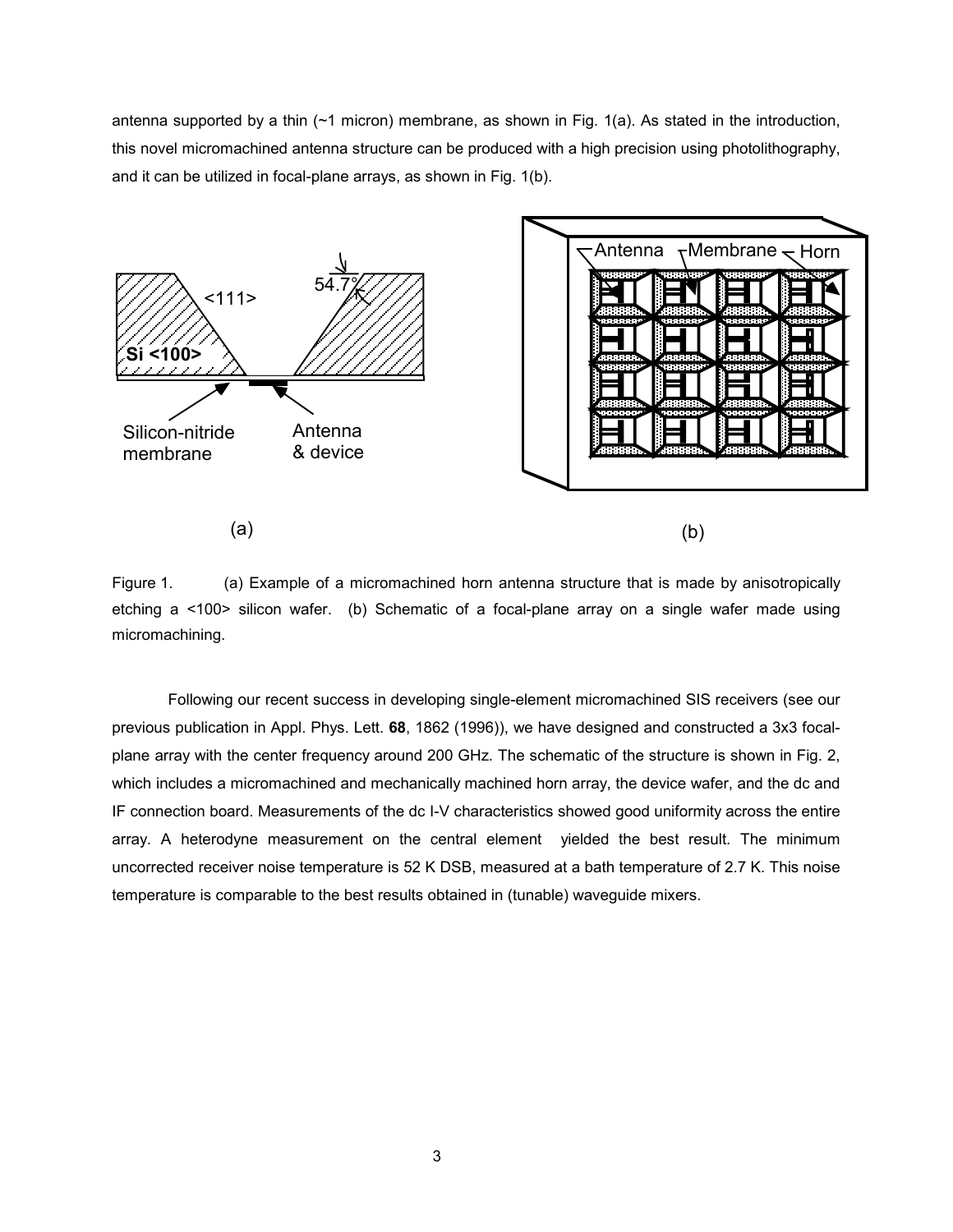

Figure 2. (a) Schematic of an array structure including a micromachined and machined horn array, the device wafer, and the dc and IF connection board. (b) I-V curves of seven SIS junctions in the array.

 The measured noise temperatures as functions of the LO frequency for all the 9 elements of another array are shown in Fig. 3. In this array the minimum noise temperature of the central element is 62 K (illustrated in the inset). The measured noise temperature of the different elements is fairly uniform,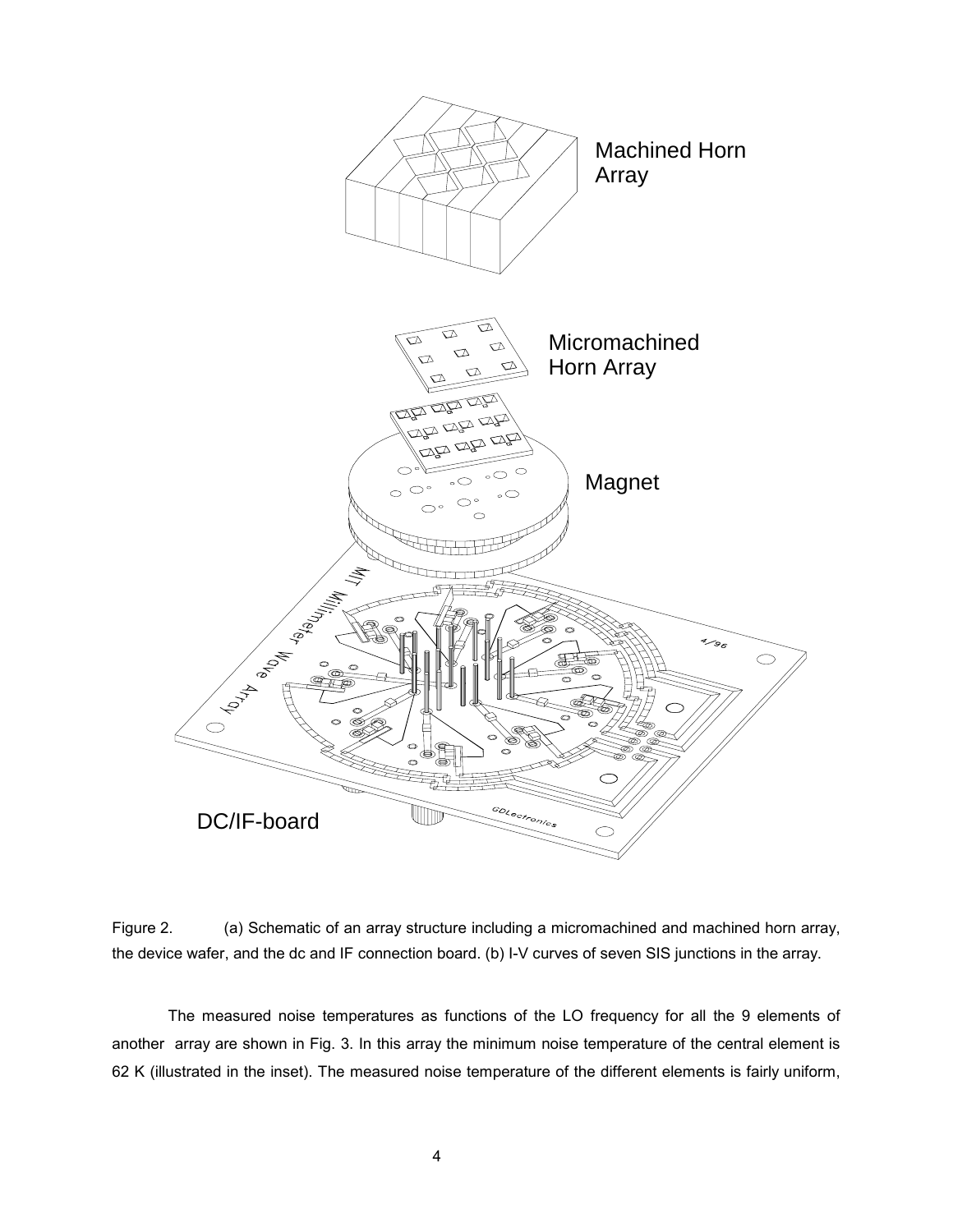with minimum noise temperatures for all the nine elements ranging from 62 to 101 K. The 3-dB noise bandwidth of all the 9 elements has a uniform value of 30 GHz across the array. We attribute the slight difference in the noise temperatures to the effect of the limited size of our dewar window and the thick lens inside the dewar. Measurements of several arrays always showed the lowest noise temperature for the central element. The DSB noise temperatures of the current state-of-the-art waveguide receivers for the 230 GHz astronomy band are in the range of 35-50 K. With a further optimization of the junction device characteristics and a reduction of the junction area, the micromachined SIS mixer arrays could yield comparable noise temperature for each array element. Furthermore, the scalability of the machined and micromachined sections could extend the operating frequencies of the micromachined focal-plane imaging arrays up to 1 THz.



Figure 3. Measured DSB noise temperatures of all the nine elements in the array. The inset shows the minimum noise temperature for each individual element.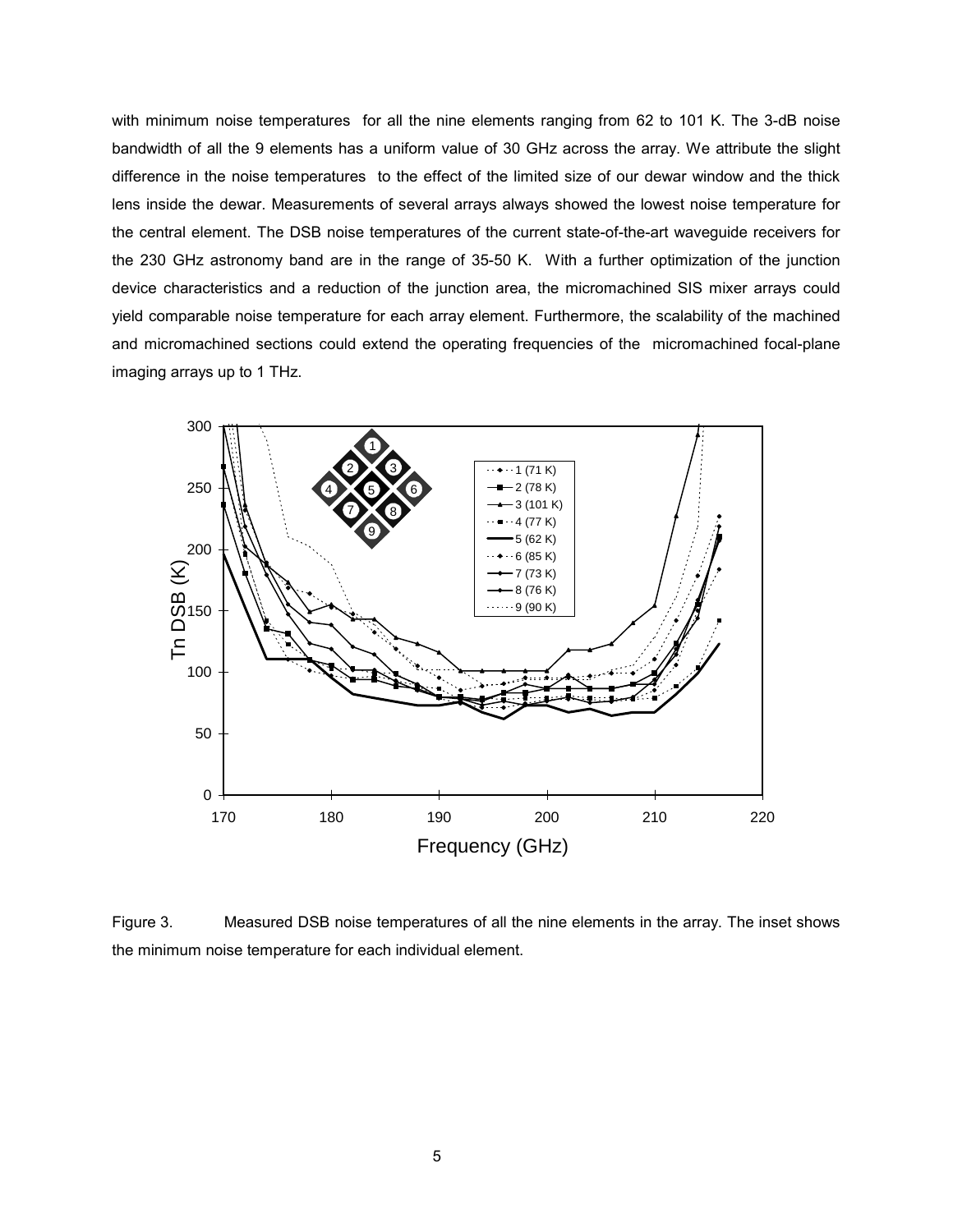## **3 Terahertz Lasers Based on Intersubband Transitions**

## **Sponsors**

National Science Foundation Grant ECS-9810845 U.S. Army Research Office Grant DAAD19-99-1-0130

#### **Project Staff**

Ben Williams, Hans Callebaut, and Qing Hu, in collaboration with Professor Mike Melloch at Purdue **University** 

 Semiconductor quantum wells are human-made quantum mechanical systems in which the energy levels can be designed and engineered to be of any value. Consequently, unipolar lasers based on intersubband transitions (electrons that make lasing transitions between subband levels within the conduction band) were proposed for long-wavelength sources as early as the 1970s. However, because of the great challenge in epitaxial material growth and the unfavorable fast nonradiative relaxation rate, unipolar intersubband-transition lasers (also called quantum-cascade lasers) at near-infrared (4-5 micron) and mid-infrared (8-11 micron) wavelengths were developed only recently at Bell Laboratories. This achievement is remarkable, but the technique used in the original quantum-cascade lasers will not be directly applicable for the longer-wavelength THz range because of two major obstacles. First, the energy levels corresponding to THz frequencies (1 THz = 4 meV) are quite narrow, so the requirements for the design and fabrication of suitable quantum wells are demanding. Because of the narrow separation between subband levels, heating and hot-electron tunneling will have a much greater effect. Also, the small energy scales of THz photons make the detection and analysis of spontaneous emission (a crucial step toward developing lasers) quite difficult. Second and perhaps the most important, mode confinement, which is essential for any laser oscillation, is difficult at longer wavelengths. Conventional dielectricwaveguide confinement is not applicable because the evanescent field penetration, which is proportional to the wavelength and is on the order of several tens of microns, is much greater than the active gain medium of several microns. We are currently developing intersubband-transition lasers based on our recent success in generating and detecting THz emission signals and on a novel mode confinement method using metallic waveguide structures.

 Our MQW structure for THz emission is shown in Fig. 4, in which the conduction band profile and the square of the wave functions were calculated self-consistently from Schrödinger and Poisson equations. The device is formed by a triple-well structure using  $GaAs/Al_{0.3}Ga_{0.7}As$  materials, as shown in the dashed box. This structure is essentially a three-level system (marked as  $E_3$ ,  $E_2$ , and  $E_1$  in Fig. 4), which is required for any lasers. Because there is no recombination involved in unipolar intersubband lasers, electrons can be "reused" many times. Consequently, many identical triple-well modules can be cascade-connected, and the emission power and the mode confinement factor can be increased substantially. Due to translational symmetry, design analysis needs to focus only on one module, provided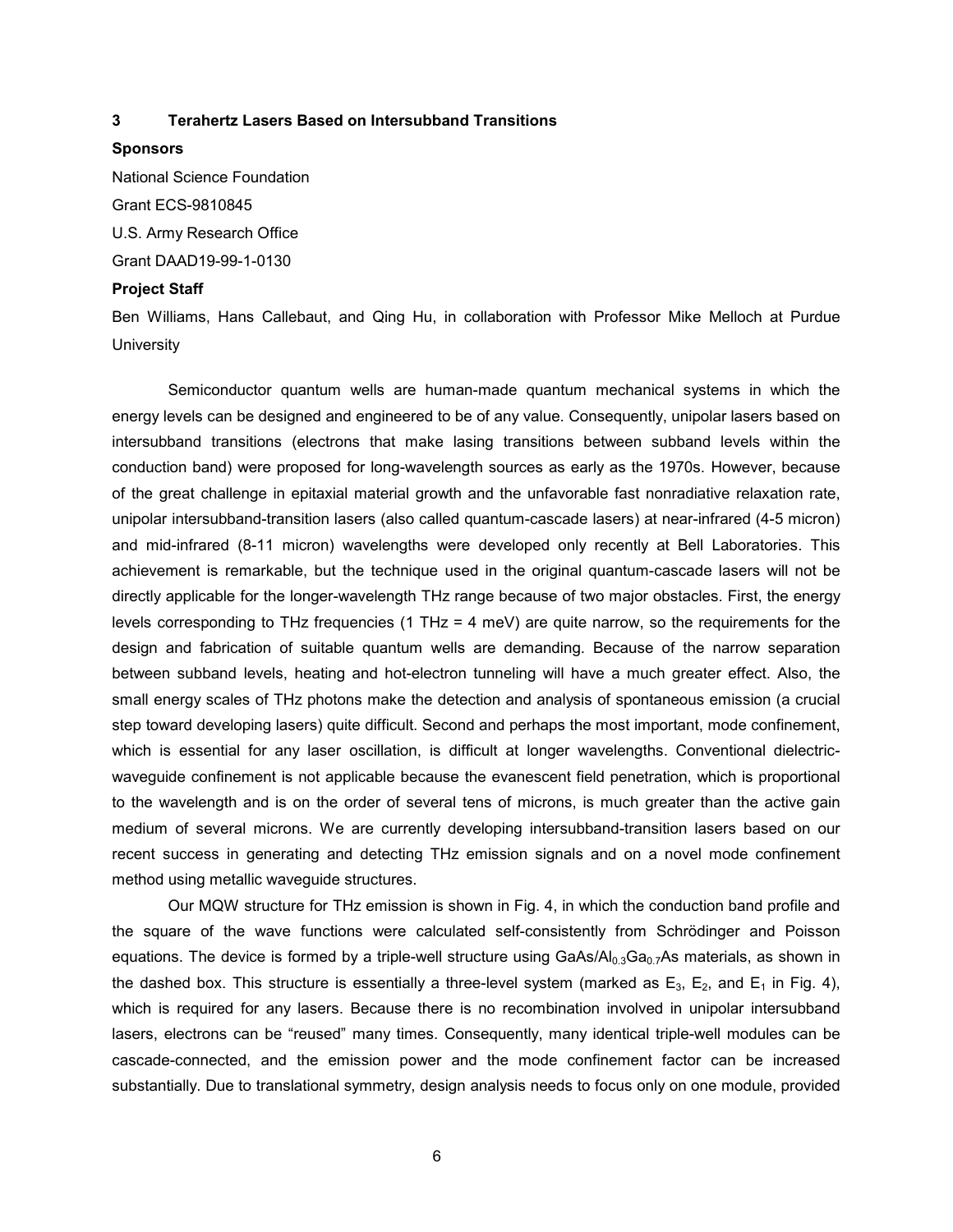there are no global space charges and high-field domains. The collector barrier (the one marked as  $B_1$ ) is center  $\delta$ -doped at approximately 6×10<sup>10</sup>/cm<sup>2</sup> in order to provide dynamic charges to assure a global charge neutrality. The radiative transition takes place between  $E_3$  and  $E_2$ , with an energy separation of ∆E<sub>32</sub> ≈ 11 meV (corresponding to 2.7 THz). Under the designed bias of 51 mV per module, the ground state  $E_1$ ' of a previous module is aligned with  $E_3$ . Thus, the upper subband  $E_3$  can be selectively populated through resonant tunneling. The energy separation between  $E_2$  and  $E_1$  was designed to be 40 meV under the bias, which is slightly greater than the LO-phonon energy  $\delta \omega_{\text{LO}}$  in GaAs. Once energetically allowed, the very fast LO-phonon scattering will rapidly depopulate the  $E_2$  level and establish a population inversion between  $E_3$  and  $E_2$ .



Figure 4. Schematic of a three-level system based on a triple quantum-well structure. The radiation transition takes place between  $E_3$  and  $E_2$ , and the fast LO-phonon emission keeps the level  $E_2$  empty. The conduction-band profile and the square of the electron wavefunctions were calculated numerically from Schrödinger and Poisson equations.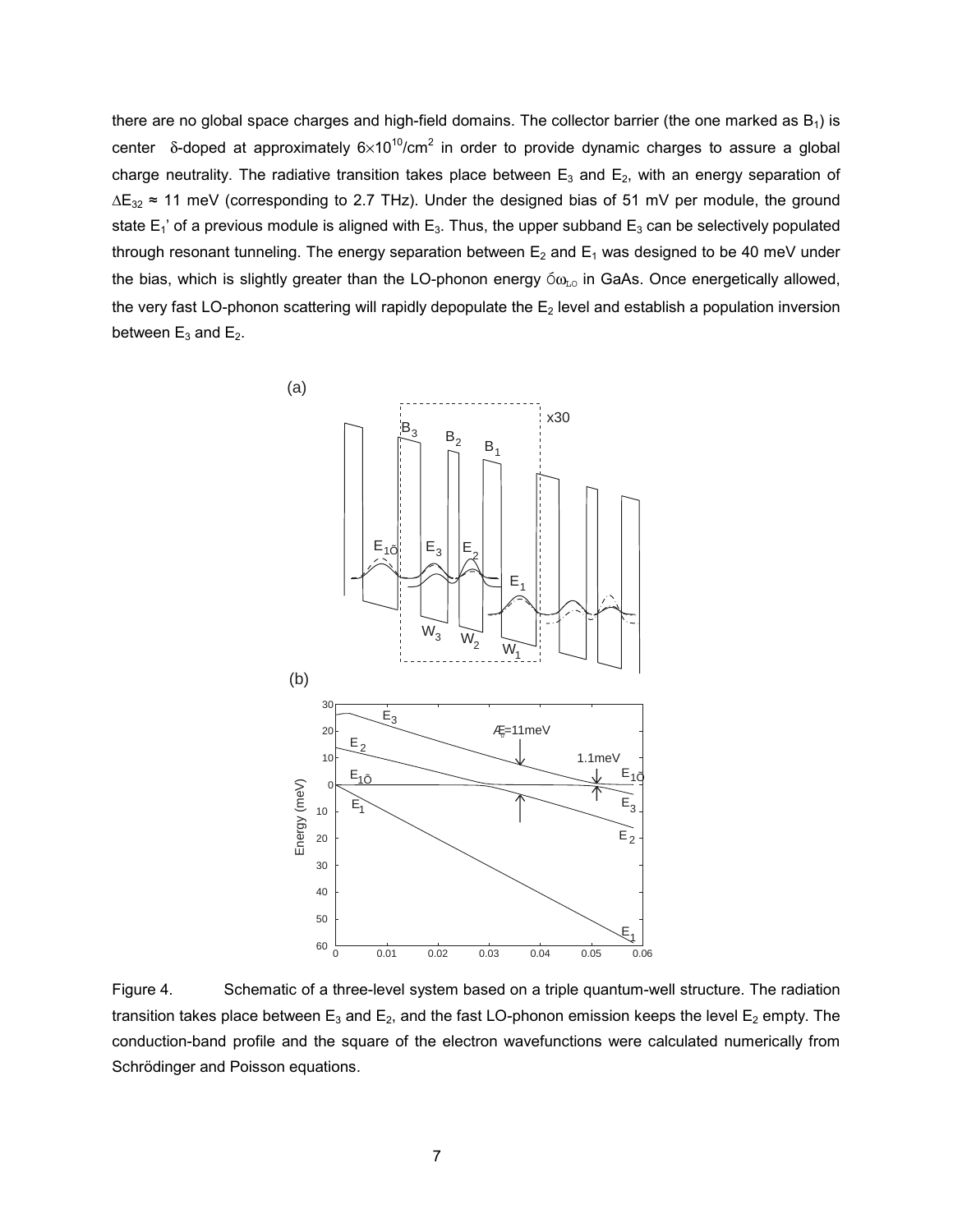In order to measure the intersubband THz emission and resolve its spectra, we constructed a setup that included an external Fourier transform infrared spectrometer (FTIR) with a composite Si bolometer as its detector. The system's schematic is shown in Fig. 6. We have improved this system and perfected our measurement techniques so that THz emission measurements can be routinely performed on our emitters with output power levels of 1-10 pW.



Figure 5. Far-infrared measurement set-up that uses an external Fourier transform spectrometer to spectrally resolve the emitted THz signals.

 The MQW structures were grown in the molecular-beam epitaxy (MBE) machine in the group of our collaborator Professor M. R. Melloch at Purdue University. Our optical spectra reveal a clear peak due to the  $E_3 \rightarrow E_2$  intersubband emission. A representative spectrum taken at 5 K is shown in Fig. 6(a), which was taken at a bias of 1.6 V (close to the designed value of 1.53 V). The measured peak frequency of 2.57 THz (corresponding to 10.6 meV) is close to the designed value of 11 meV. The full width half maximum (FWHM) of the emission peak is as narrow as 0.47 THz (1.93 meV). Spectra were also taken with the cold stage cooled with liquid nitrogen to 80 K. A measured spectrum is shown in Fig. 6(b). The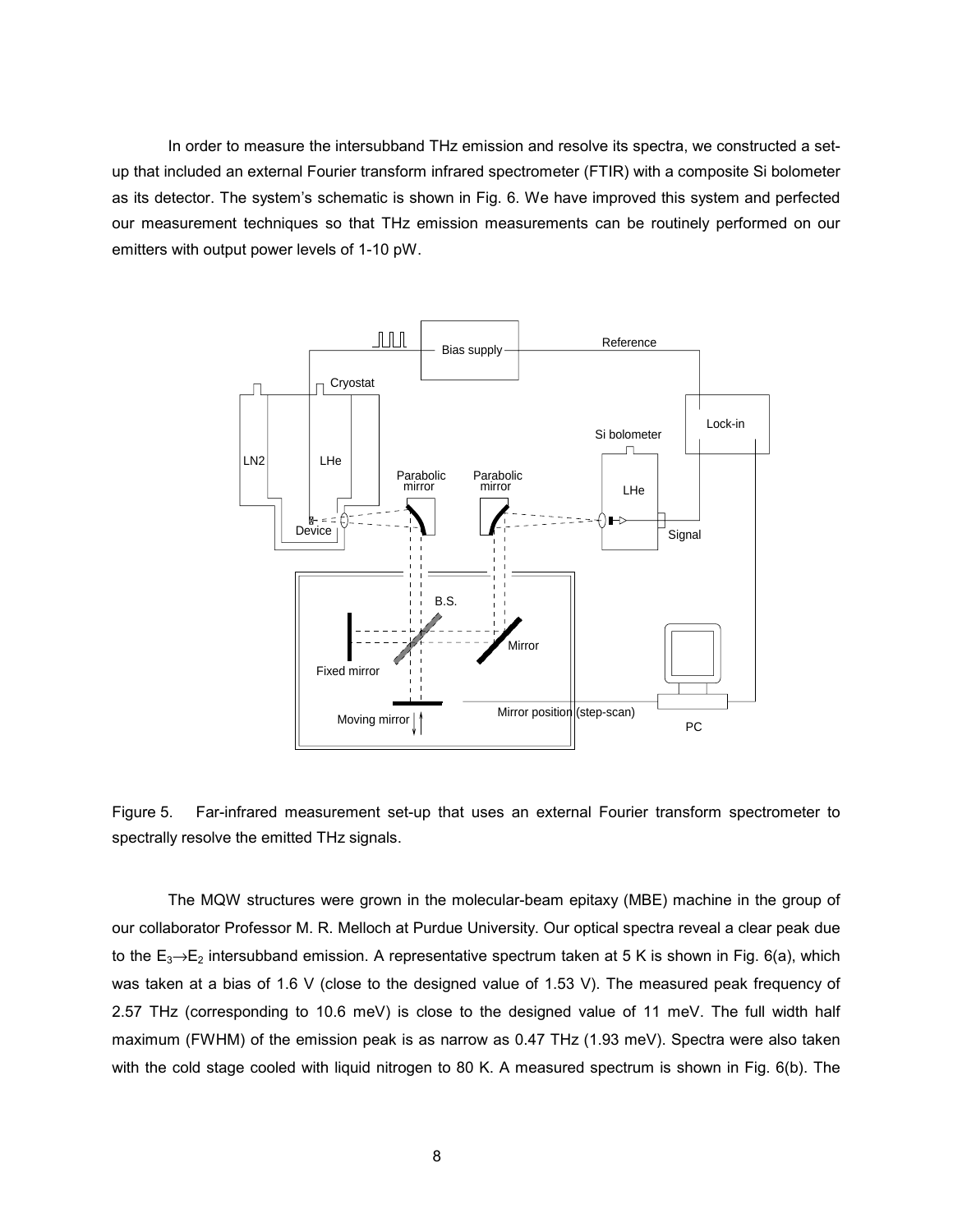main peak is essentially the same as the one measured at 5 K, with only a slightly broader linewidth of 0.52~THz (2.14 meV). The secondary broad feature is blackbody radiation due to device heating. The linewidth measured at 80~K is expected to be similar to that at 5~K, since nonparabolicity is negligible for THz intersubband emitters. Nevertheless, our experimental verification is encouraging for the development of intersubband THz sources at elevated temperatures.



Figure 6. Spectrally resolved THz intersubband emission taken at (a) 5~K and (b) 80~K under a bias of 1.6~V. The inset shows the spectrum under a 4.0~V bias.

# **4 An on-chip frequency-domain submillimeter-wave transceiver**

## **Sponsor**

# NSF/MRSEC

## Grant 9400344-DMR

## **Project Staff**

Noah Zamdmer and Q. Hu, in collaboration with Dr. S. Verghese at Lincoln Laboratory

 Photoconductive emitters and receivers are attractive as components of sub-millimeter-wave spectroscopy systems because of their tunability, compactness and ability to be monolithically integrated with antennas, transmission lines and microelectronic devices. Such systems can be classified in either of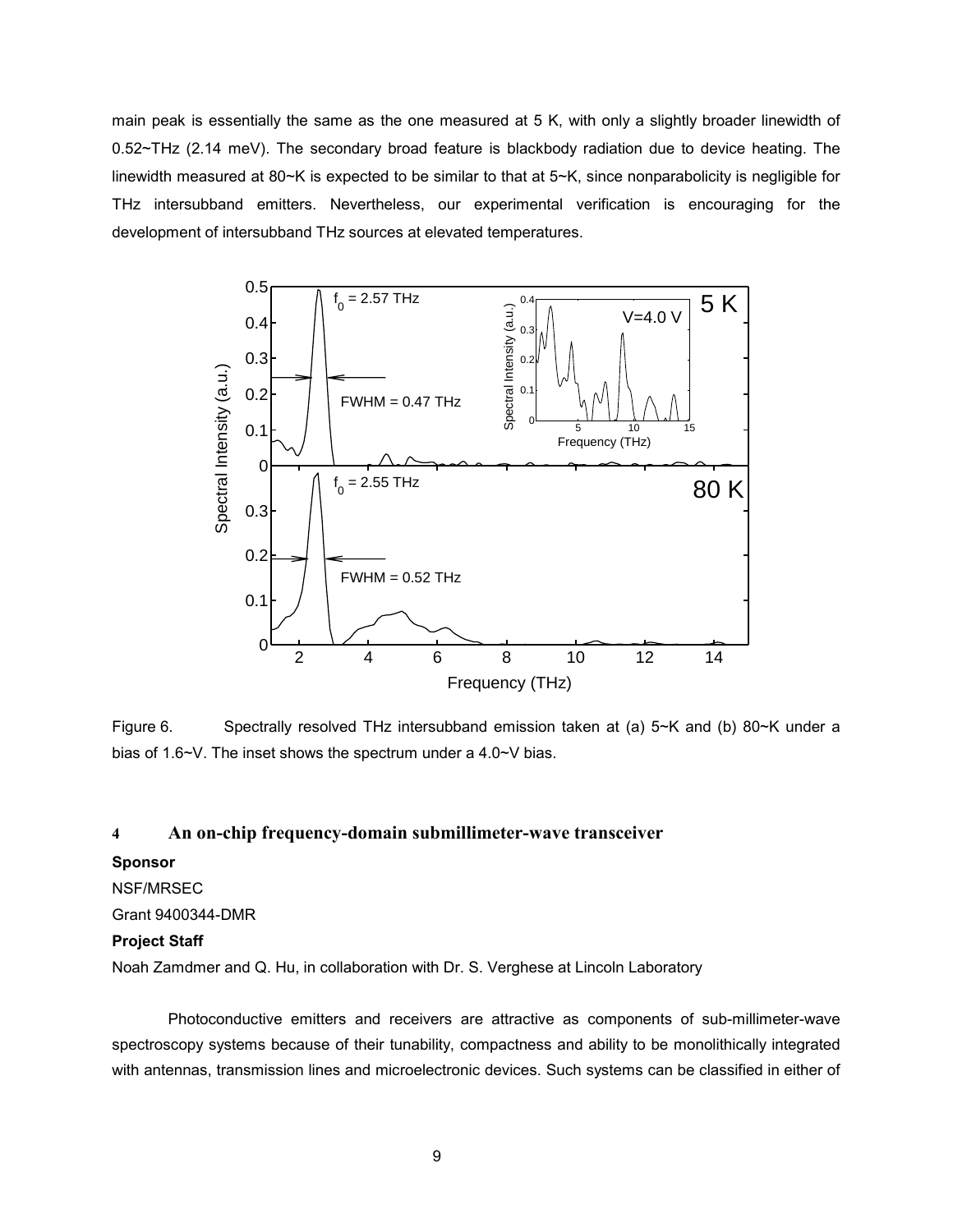two ways: as time-domain or frequency-domain systems, or as systems involving free-space or on-chip submillimeter wave propagation. Time-domain systems, which contain a photoconductive pulse emitter and sampler excited by a mode-locked laser, are the most investigated. They have been used for freespace characterization of semiconductor materials, and on-chip characterization of ultrafast devices and circuits with 2.7 ps time resolution. The frequency resolution is the inverse of the time span over which the propagating pulse is sampled. This span is determined by the length of an optical delay line, which usually results in a frequency resolution greater than 1 GHz.

 A frequency-domain spectrometer was recently introduced with a frequency resolution of better than 1 MHz, which is adequate for molecular line spectroscopy. Its source is a photomixer, which is a voltage-biased antenna-coupled photoconductor that generates a cw output at the difference frequency of the two tunable diode lasers that illuminate it. A photomixer is tunable from DC to about 5 THz, and its linewidth is determined by the stability of the lasers that drive it. The spectrometer's detector is another antenna-coupled photoconductor illuminated by a delayed portion of the two overlapping laser beams that illuminate the source. The light incident on the detector creates a modulated photocarrier density that performs homodyne detection of the continuous wave from the source.

 In this project we developed the first on-chip version of the above frequency-domain spectrometer. Such a spectrometer is attractive because it has the frequency resolution required for lowpressure gas spectroscopy. It is also compact and inexpensive, and it can be part of a microfluidic, "lab on a chip"-type circuit. Furthermore, it has the advantage over a free-space spectrometer that it can be used to test microelectronic devices without the collimation and focusing of submillimeter waves. We demonstrate and model an on-chip frequency-domain transceiver which uses low-temperature-grown (LTG) GaAs photoconductors to emit and detect continuous waves in the frequency range from 20 GHz to 700 GHz propagating in a coplanar waveguide circuit. Our device has a possible frequency resolution (~ MHz) that is about 10<sup>3</sup> times better than similar devices used for time-domain spectroscopy, and is therefore appropriate for high-resolution spectroscopy with an integrated circuit. As the first step in the development of an on-chip frequency-domain spectrometer, here we investigate the performance of an on-chip transceiver containing only uninterrupted coplanar waveguides (CPWs).

 Our circuit, shown in Fig. 7(a), is the same as the one on which we performed time-domain experiments. The circuit has a biased pump photoconductor and an unbiased probe photoconductor connected by a main CPW, and other parasitic CPWs which provide DC electrical contact to the photoconductors. As illustrated in Fig. 1(a), we excited propagating electromagnetic waves at the pump by illuminating the pump photoconductor with two overlapping diode laser beams with a difference frequency  $f = \omega_2 - \omega_1$ . We performed homodyne detection of those waves by illuminating the probe with a delayed portion of the same laser beams. We describe the relative delay between the pump and probe beams with the phase  $\Phi$ . We expect the output DC current  $I_{o1}$  to vary sinusoidally with  $\Phi$  because of the homodyne detection performed at the probe photoconductor. We describe this dependence as  $I_{01}(\Phi) = I_0 \cos(\Phi + \delta)$ . The argument of cosine contains two terms: the phase Φ, which is due only to the path lengths of the pump and probe beams; and the phase δ, which describes the response of the circuit and any device or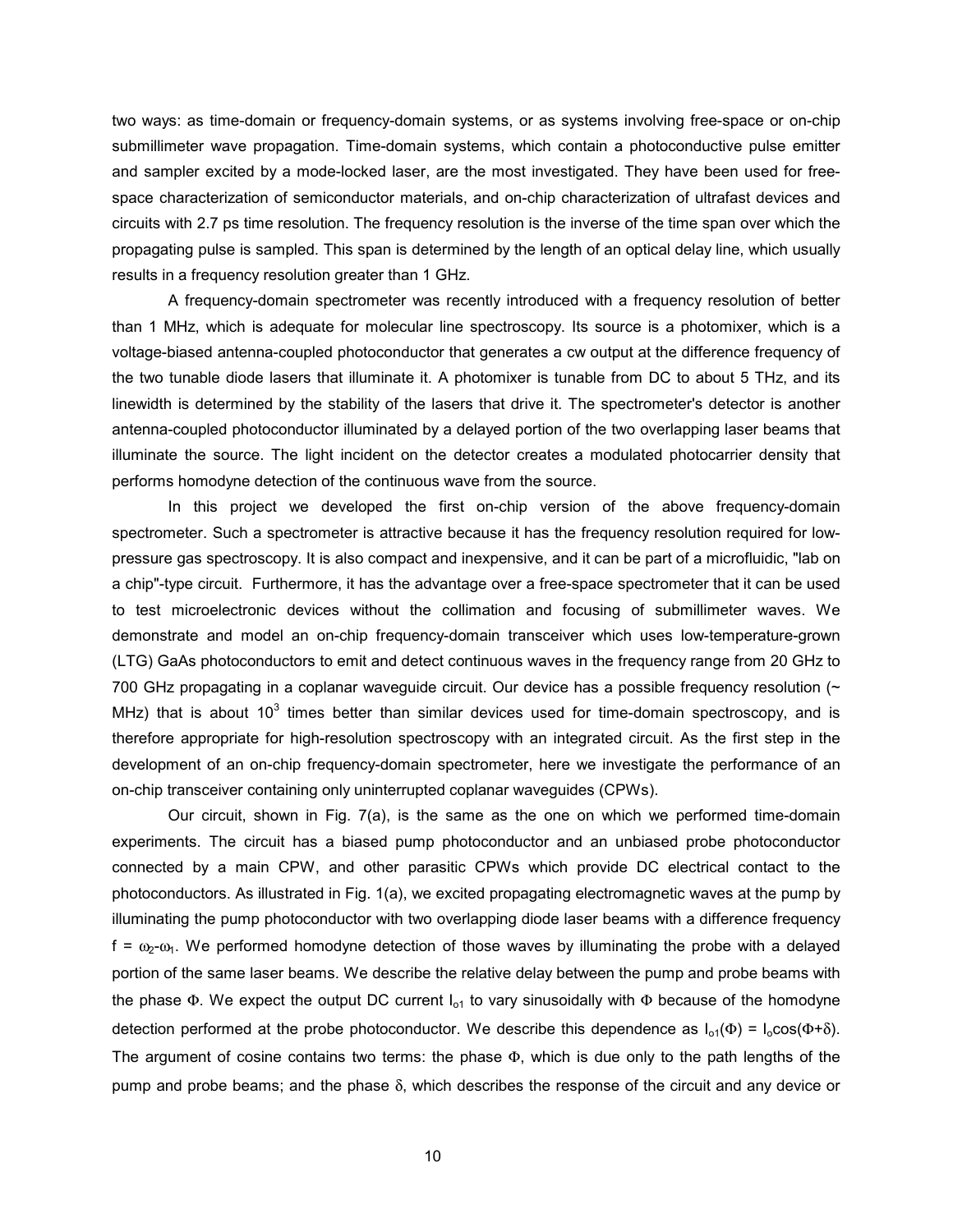specimen inserted in it. For example, δ may be non-zero because of the dispersion of the CPWs or circuit resonance. Our aim was to measure  $I_0$  and  $\delta$  as functions of f. Together,  $I_0$  and  $\delta$  contain all the information necessary for coherent spectroscopy.



Figure 7. (a): Diagram of the experimental circuit, showing its electrical bias and optical input. (b) Microwave circuit model of the experimental circuit.

We fit the measured spectra to a model based on the circuit shown in Fig. 7(b). The two active regions of the pump photoconductor are modeled as current sources. Similarly, the single utilized active region of the probe photoconductor is modeled as the time-varying conductance. We assume that the two laser diode beams were perfectly overlapped. We also assume that the CPWs have a propagation constant  $\Gamma = \alpha(f) + j2\pi f/v_p$ , where  $\alpha(f)$  is the attenuation constant to be fit to the data, and  $v_p$  is the phase velocity of a coplanar transmission line on a semi-infinite GaAs substrate. We use standard microwave circuit analysis to calculate  $I_{o1}$ , the  $\Phi$ -dependent DC current generated at the probe.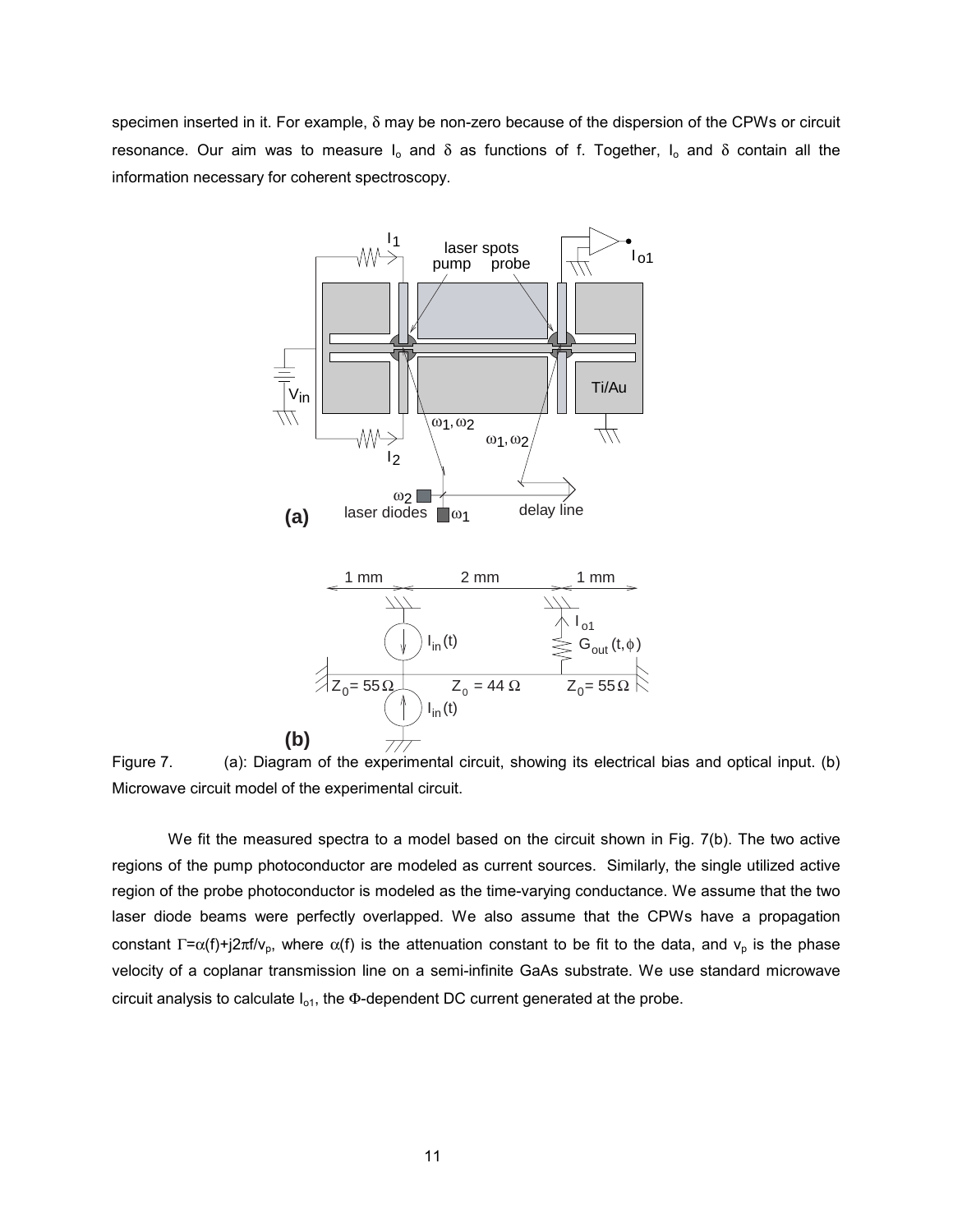

Figure 8. Measured data and model of the amplitude and phase spectra (a)  $I_0(f)$  and (b) (f). Inset: output of lock-in amplifier vs. delay line position at f=27.9 GHz, compared to a best-fit sinusoid.

 Our model was fit to the data with reasonable fitting parameters. As shown in Fig. 8, the agreement between the model and the measured results is quite good, validating the microwave-circuit analysis of our on-chip submillimeter-wave transceiver.

## **5 Publications**

- 1. Zamdmer, Q. Hu, S. Verghese, and A. Förster, "Mode-discriminating photoconductor and coplanar waveguide circuit for picosecond sampling," Appl. Phys. Lett. **74**, 1039 (1999).
- 2. Hu, Q. and I. Lyubomirsky, "Response to 'Comment on Energy level schemes for far-infrared quantum-well lasers,'" Appl. Phys. Lett. **74**, 3065 (1999).